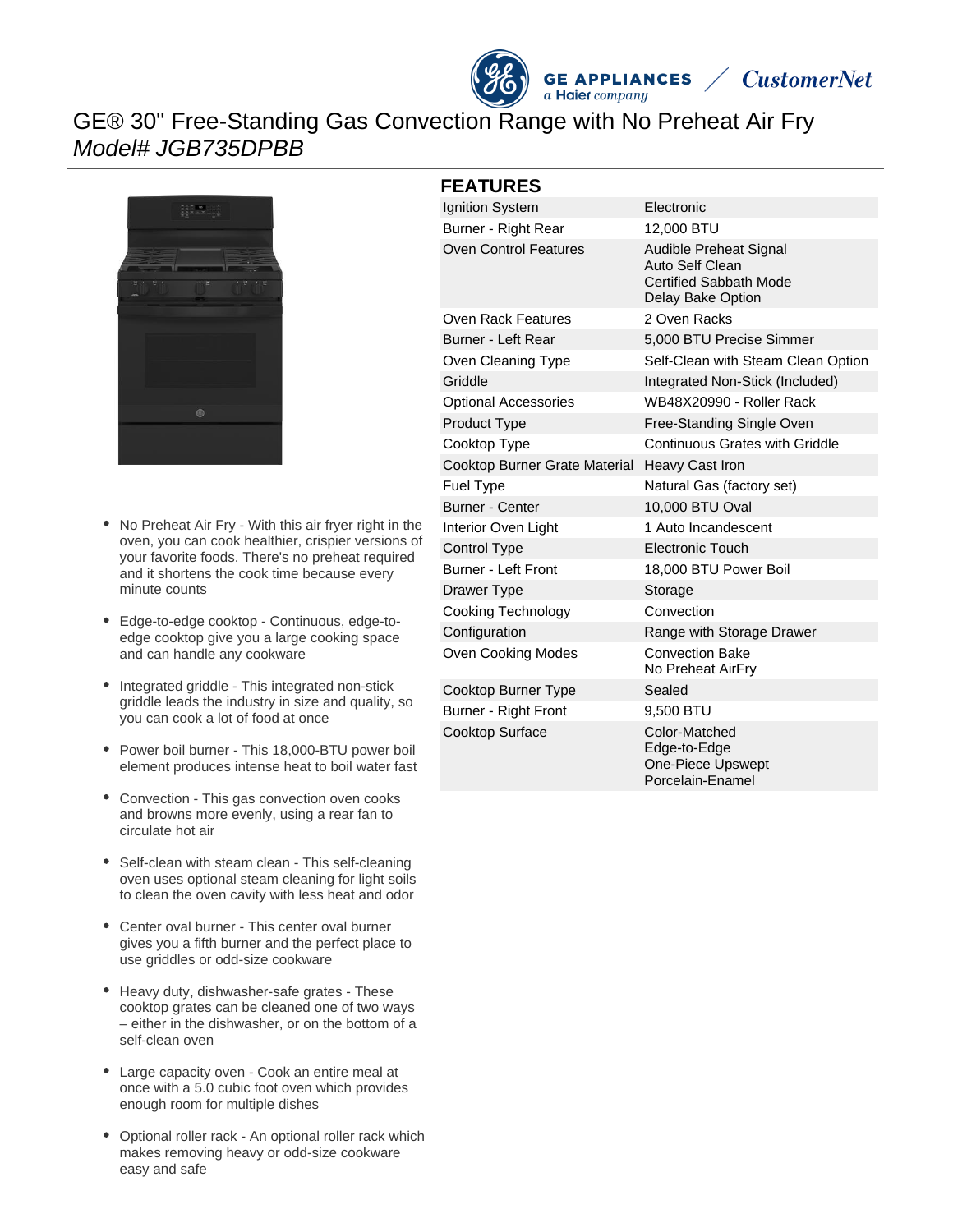Removable storage drawer - A full-width drawer provides space for kitchen accessory and cookware storage for added convenience in the kitchen

Have more questions? Please contact 1-800-626-2000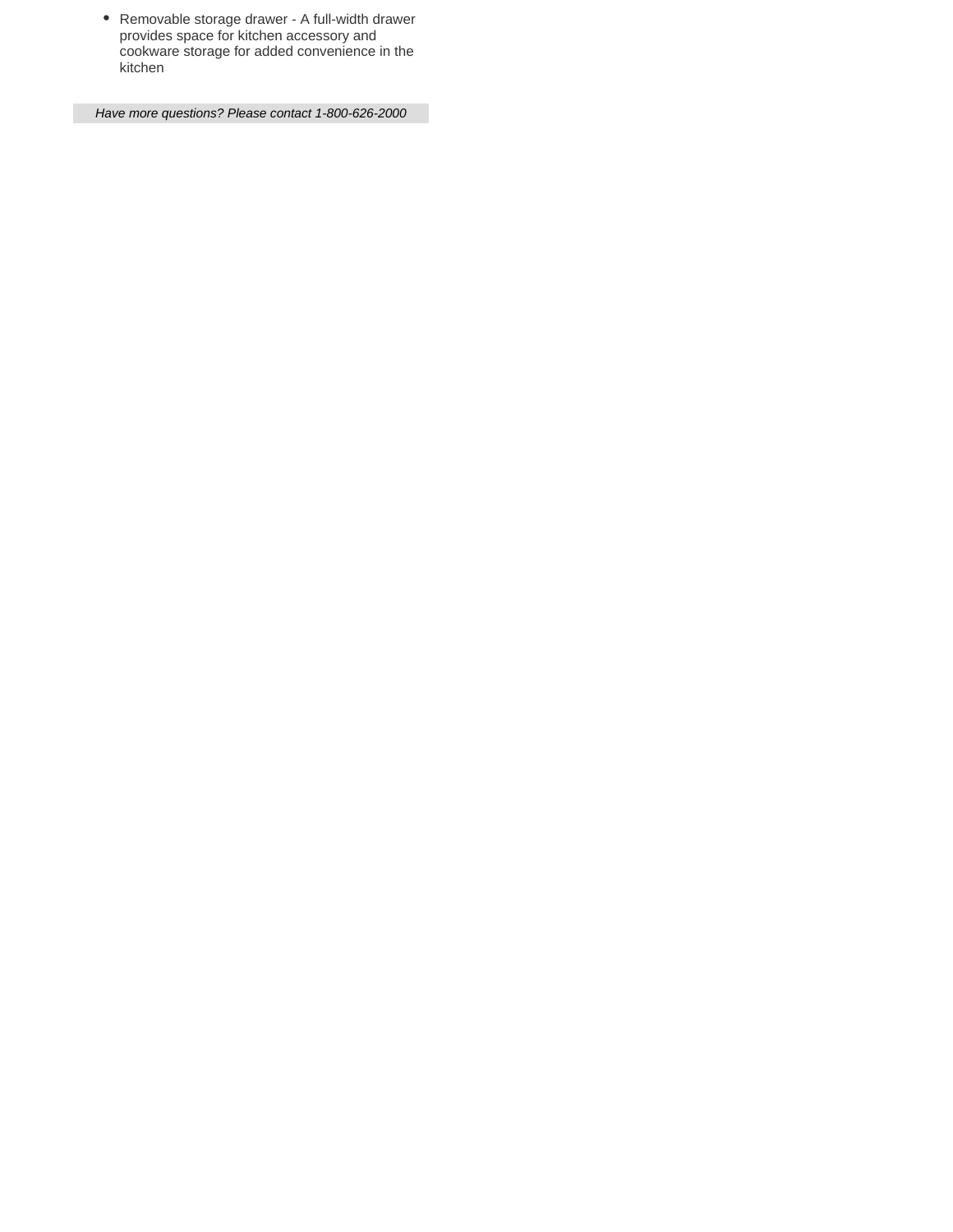

# GE® 30" Free-Standing Gas Convection Range with No Preheat Air Fry Model# JGB735DPBB

## **APPROXIMATE DIMENSIONS(HxDxW)**

47 1/4 H x 30 W x 28 3/4 D

#### **CAPACITY**

- Total Capacity (cubic feet) 5.000000cu ft
- Capacity (Cu. Ft.) 5.0

#### **APPEARANCE**

- Cooktop Burner Grate Color Matte Black
- Oven Door Features Big View Oven Window
- Handle Design Designer Style
- Handle Color Color-Matched
- Control Knobs Color-Matched
- Color Appearance Black on Black

## **WEIGHTS & DIMENSIONS**

- Net Weight (lb) 190lb
- Depth Without Handle (in) 26 1/4in
- Height to Cooking Surface (in.) (null) 36 36 1/2
- Cabinet Width (in) 30in
- Approximate Shipping Weight (lb) 221lb
- Overall Width (in) 30in
- Overall Height (in) 47 1/4in
- Overall Depth (in) 28 3/4in
- Depth with Door Open (in) 46 1/4in
- Oven Interior Dimensions (W x H x D) (in.) (null) 24 x 19 x 19

## **POWER / RATINGS**

- Top Burner BTU Rating Nat. Gas (000's BTU's) (1) 18.0; (1) 12.0; (1) 8.0; (1) 9.5; (1) 5.0
- Volts/Hertz/Amps 120v; 60Hz; 15A
- Top Burner BTU Rating LP (000's BTU's) (1) 18.0; (1) 5.0; (1) 9.5; (1) 12.0; (1) 8.0
- Bake/Broiler BTU Rating Nat. Gas (000's BTU's) -16.0 Bake / 13.5 Broiler
- Bake/Broiler BTU Rating LP (000's BTU's) 16.0 Bake / 12.0 Broiler

## **ACCESSORIES**

- Center Grate Optional JXGRATE1
- Griddle Accessory Integrated Non-Stick (Included)
- LP Conversion Kit Included

#### **WARRANTY**

- Parts Warranty Limited 1-year entire appliance
- Labor Warranty Limited 1-year entire appliance
- Warranty Notes See written warranty for full details

#### **CERTIFICATIONS**